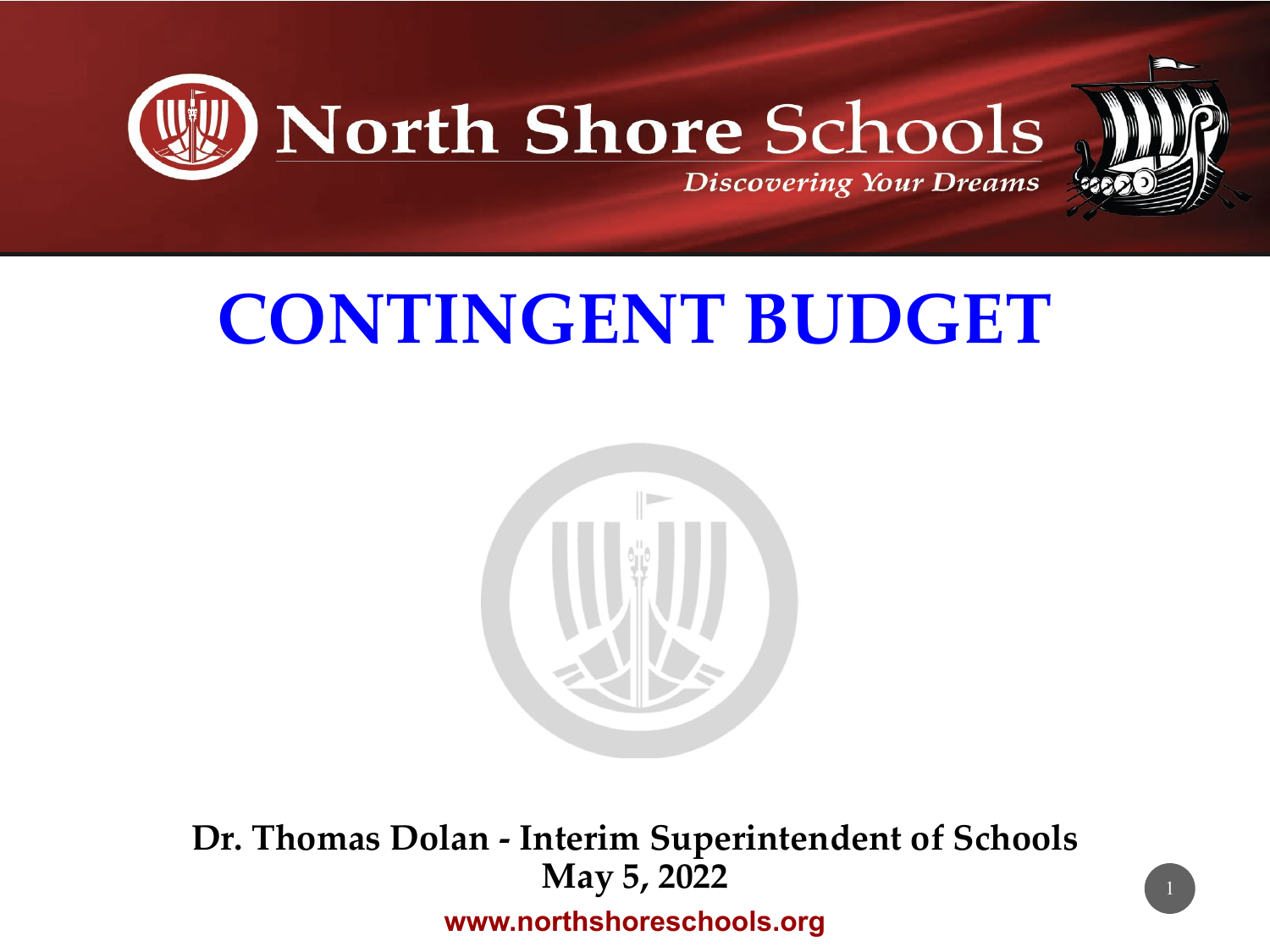

# **WHAT IS A CONTINGENT BUDGET?**

- **● Under NYS Law, if voters reject a School District's budget twice- the district is required to operate under a contingent budget**
- **● Note! The BOE may choose to immediately adopt a contingent budget after the first budget vote is defeated OR hold a second budget vote**
- **● If the Board decides to have a second vote, they may choose to submit the same budget or present a modified budget with cuts**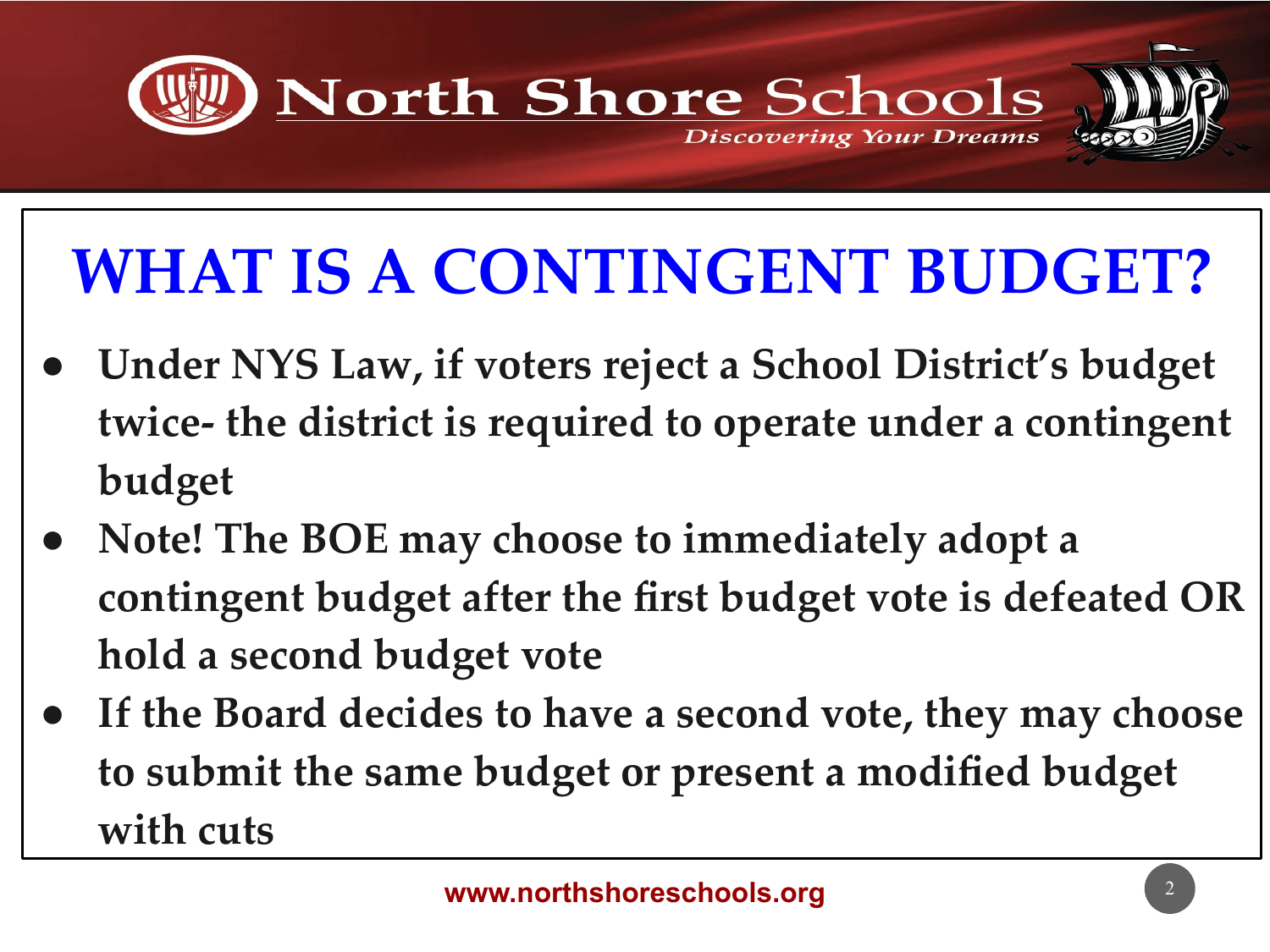

**WHAT ARE THE GENERAL LIMITATIONS OF A CONTINGENT BUDGET?**

*●* **Non-contingent expenditures generally must be removed from a contingent budget**

**EXAMPLES OF NON-CONTINGENT EXPENDITURES**

*●* **Equipment purchases and new capital projects not related to the health and safety of students and staff are prohibited**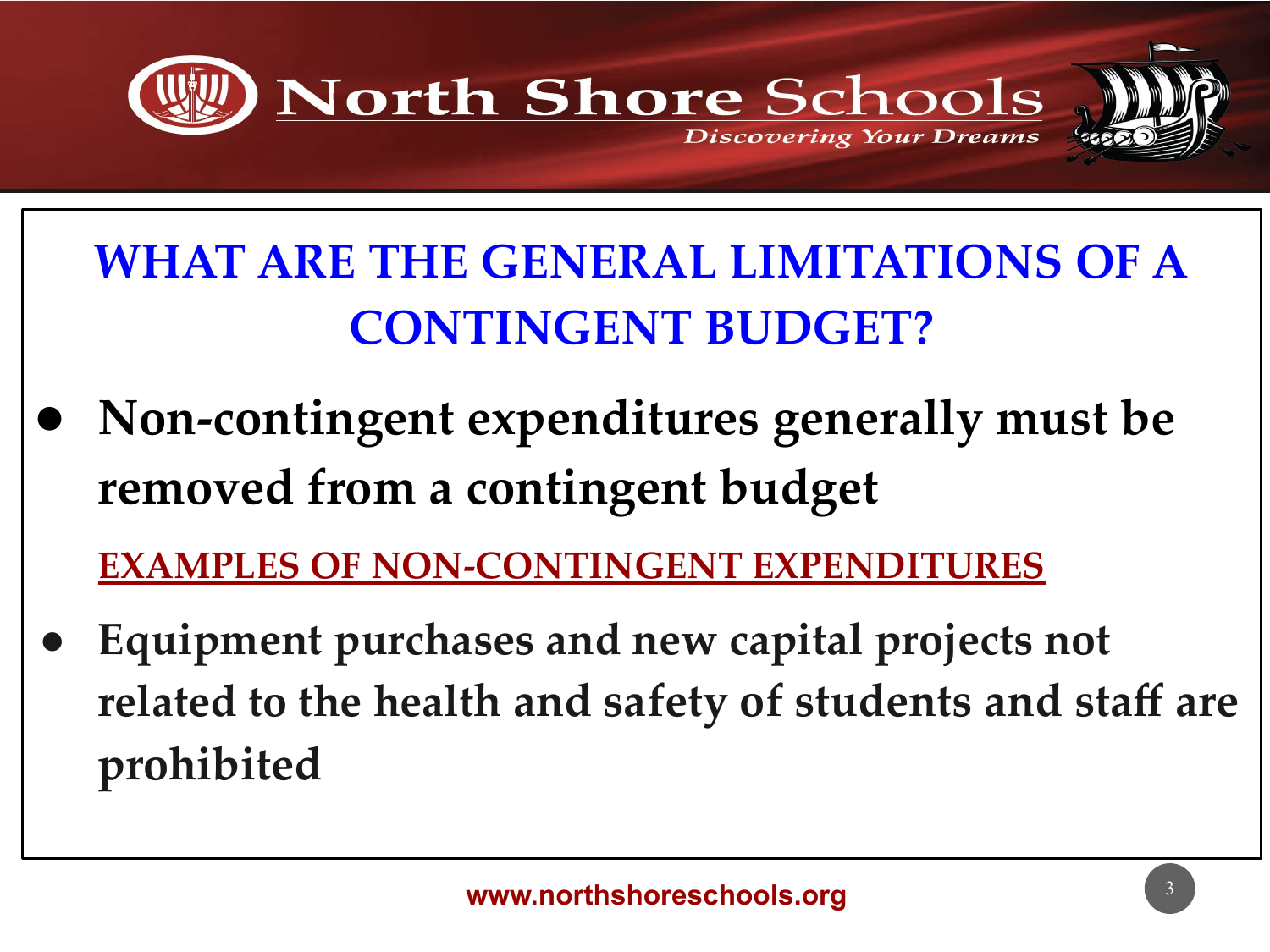

### **ADDITIONAL LIMITATIONS OF A CONTINGENT BUDGET**

#### **TAX LEVY LIMITATION**

**The tax levy under a contingent budget cannot exceed the prior year's levy. The current year's tax levy is \$92,337,256.24 and the proposed levy is \$94,644,364.44 - a difference of \$2,307,108.20**

### **ADMINISTRATIVE CAP LIMITATION**

**Administrative cap cannot be GREATER than the prior year's (21-22) or the defeated budget (22-23) Administrative cap**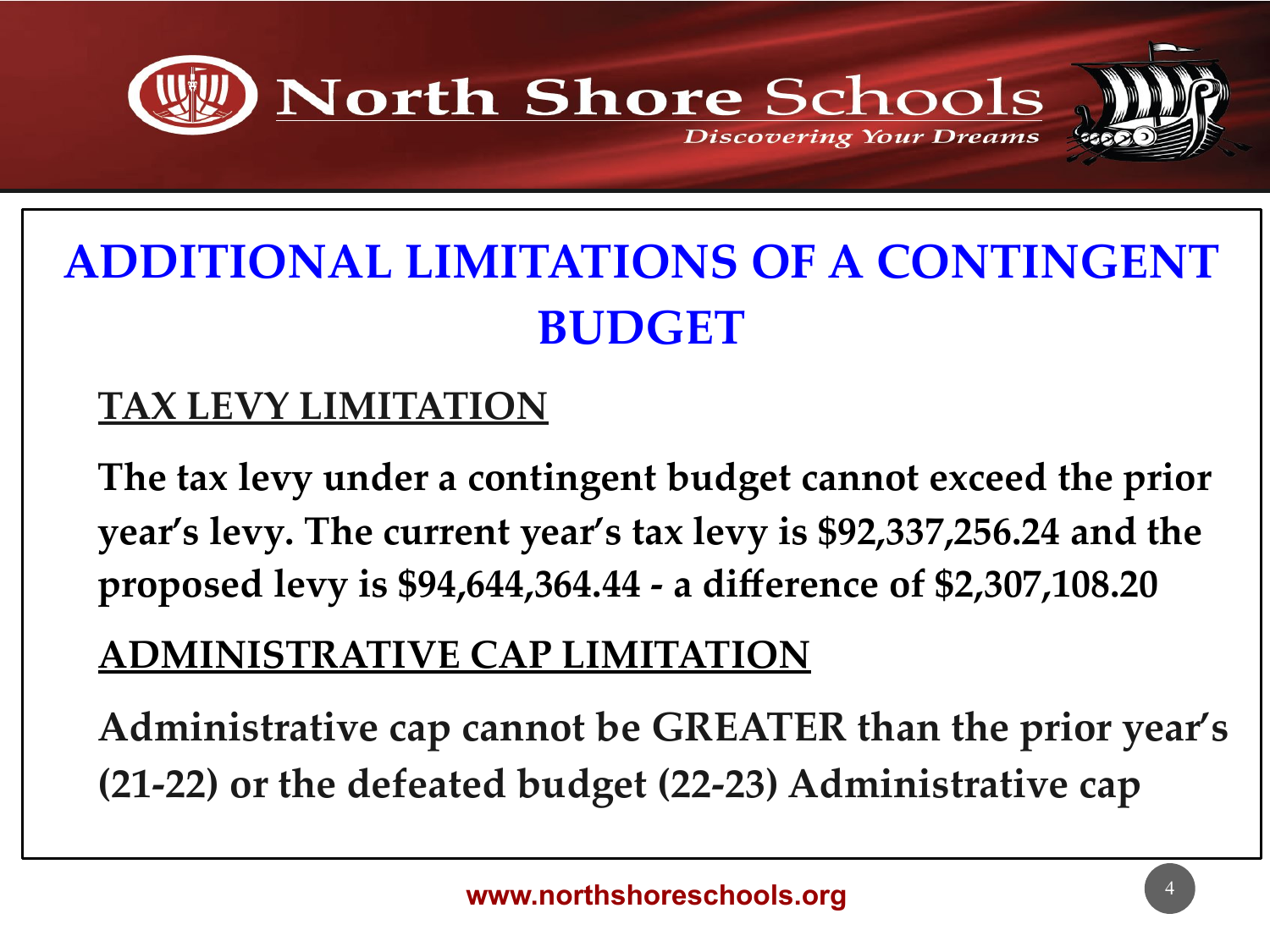

## **CONTINGENT BUDGET**

**<u>Only</u> Ordinary Contingent Expenditures are permitted</u> if a budget is defeated by voters**

**Note!** 

**The Board of Education is permitted to determine what** 

**constitute ordinary contingent expenses with limitations**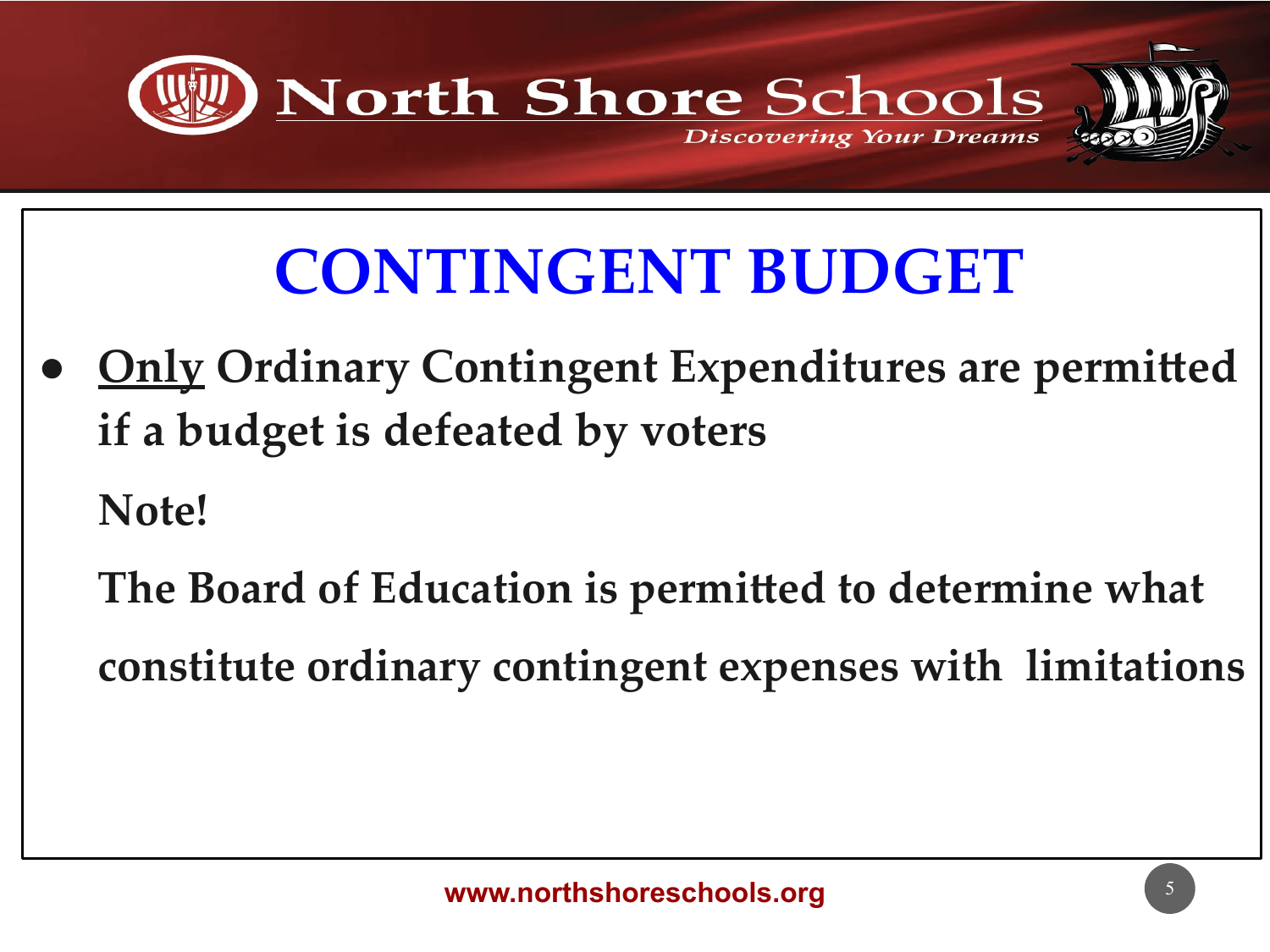

## **WHAT ARE ORDINARY CONTINGENT EXPENSES?**

- **● Ordinary Contingent Expenses are expenditures necessary to provide the minimum services legally required to:**
- *● Operate and maintain school buildings and educational programs*
- *● Preserve the property of the District and Ensure the health and safety of students and staff*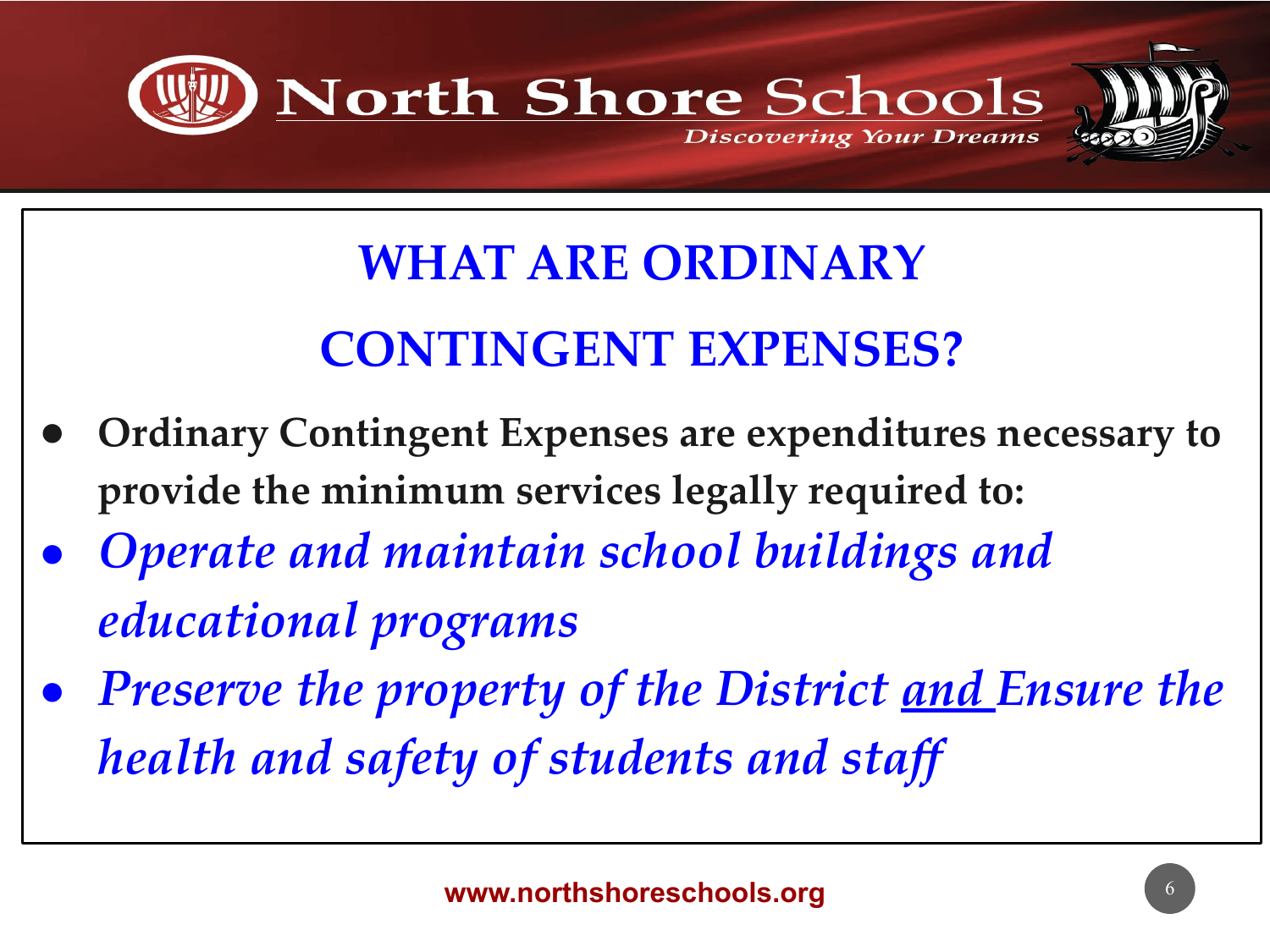

**EXAMPLES OF ORDINARY CONTINGENT EXPENSES**

**Legal Expenses including:** 

**Debt Service - Interest and principal on District borrowings**

**Judgements-Court orders and orders of the Commissioner of Education**

**Other legal obligations including social security, payroll taxes and garnishments**

**Pre-existing contractual obligations**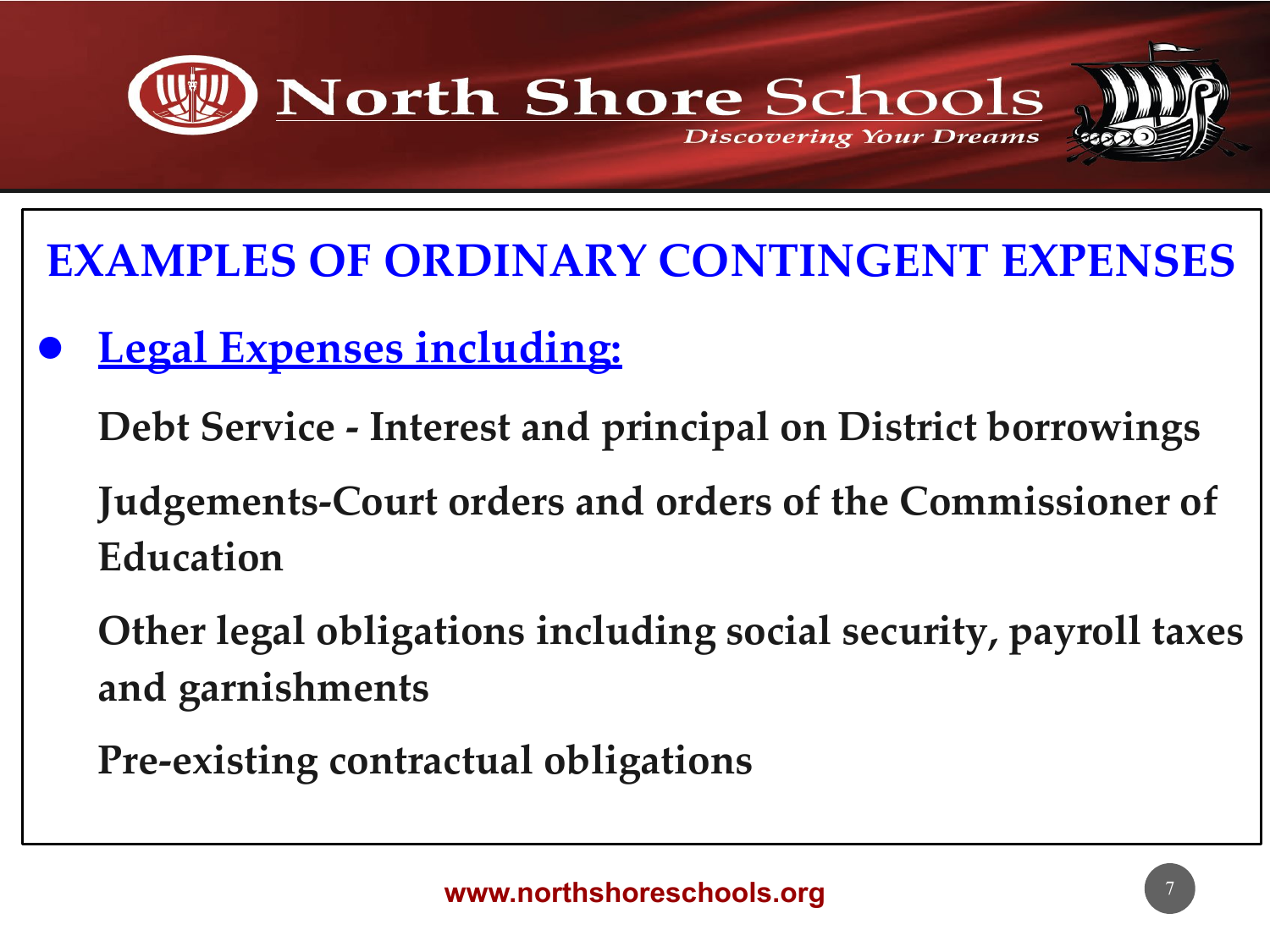

### **OTHER EXPENSES PERMITTED UNDER CONTINGENT BUDGET**

- **● Interscholastic athletics, extra curricular activities, field trips, and related transportation**
- **● Transportation to regular schools within the established limit**
- **● Textbooks and transportation for private and parochial schools**
- **Expenses for membership in NYS School Board Association**
- **● Convention and conference expenses**
- **● District share of BOCES services**

**● Use of school buildings for school connected purposes**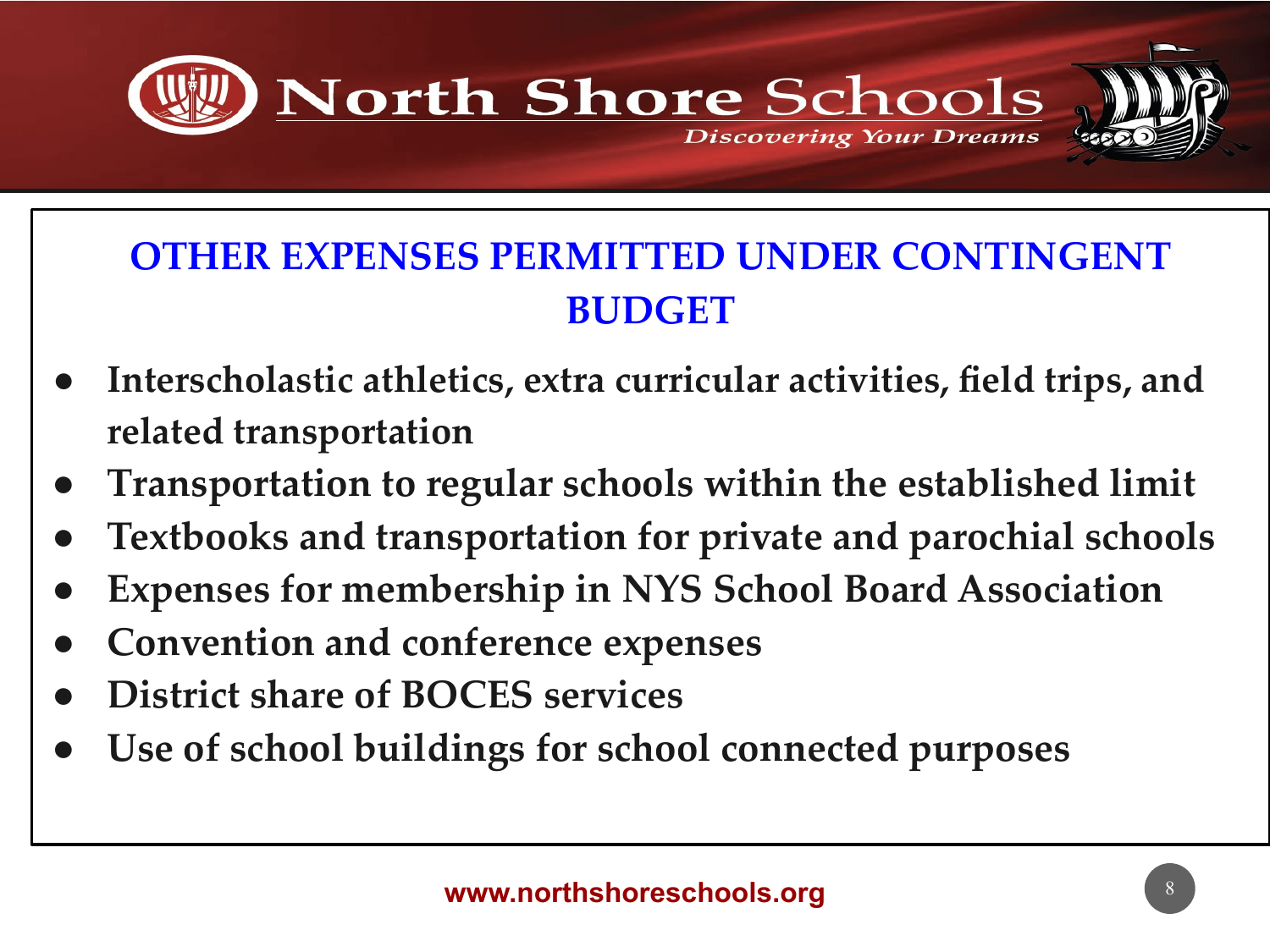

### **OTHER EXPENSES PERMITTED UNDER CONTINGENT BUDGET**

- **● Classroom materials to ensure uniformity**
- **● Summer School**
- **Expenses necessary to advise voters concerning school matters**
- **● General Fund support for School Food Services**
- **● Emergency repairs to District facilities**
- **● Programs-such as art, music, band, orchestra, library, PE, MS and HS electives, extra services such as speech improvement, counseling and psychological services**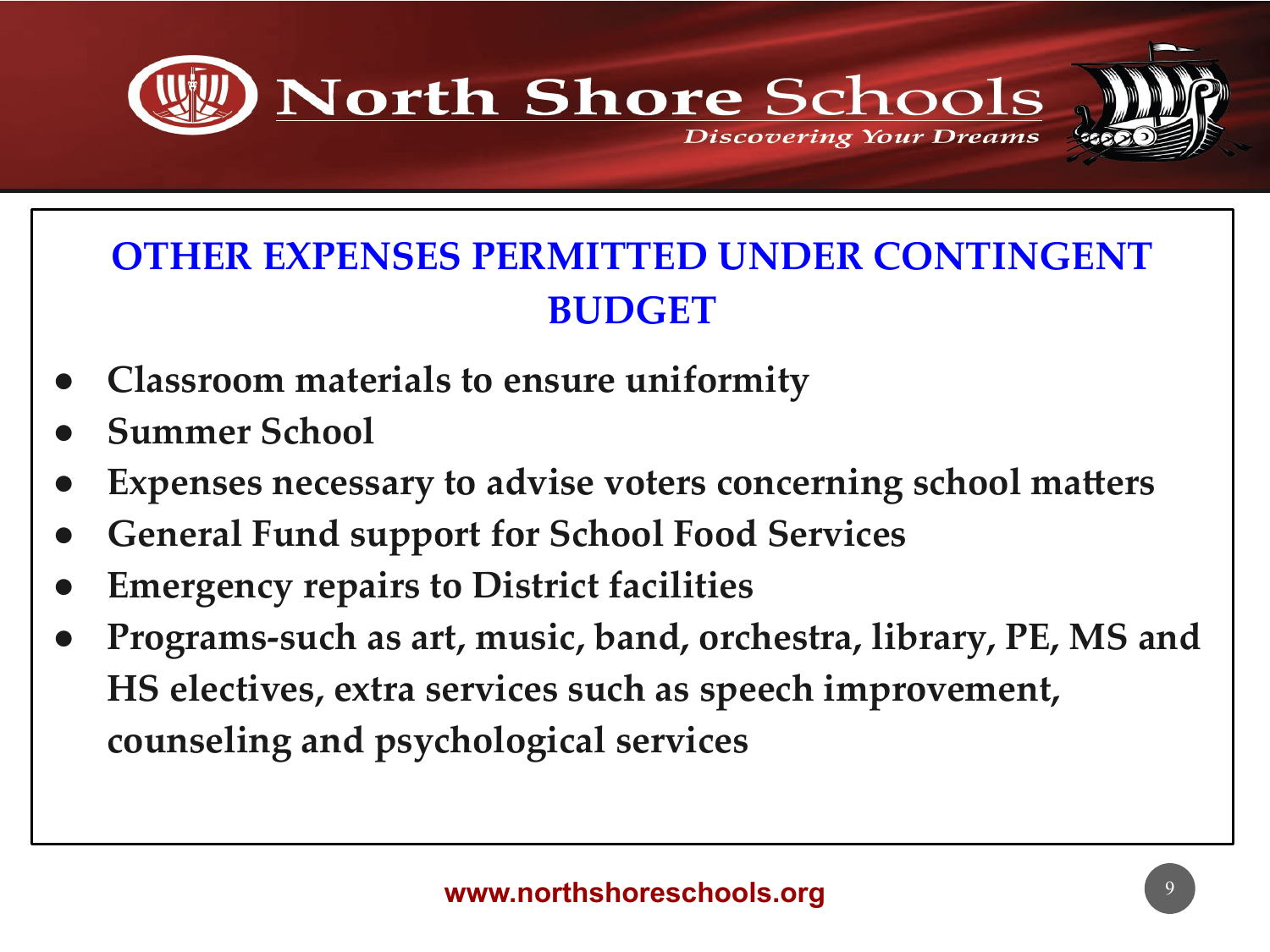

### **OTHER EXPENSES PERMITTED UNDER CONTINGENT BUDGET**

- **● Note! Teachers, Administrators, Superintendent and other positions requiring SED certification, District Clerk, District Treasurer and Internal Claims Auditor may receive salary increases under a contingent budget**
- **● Non-instructional salary increases-including, clerical, custodial, maintenance personnel are permitted under a contingent budget**

**.**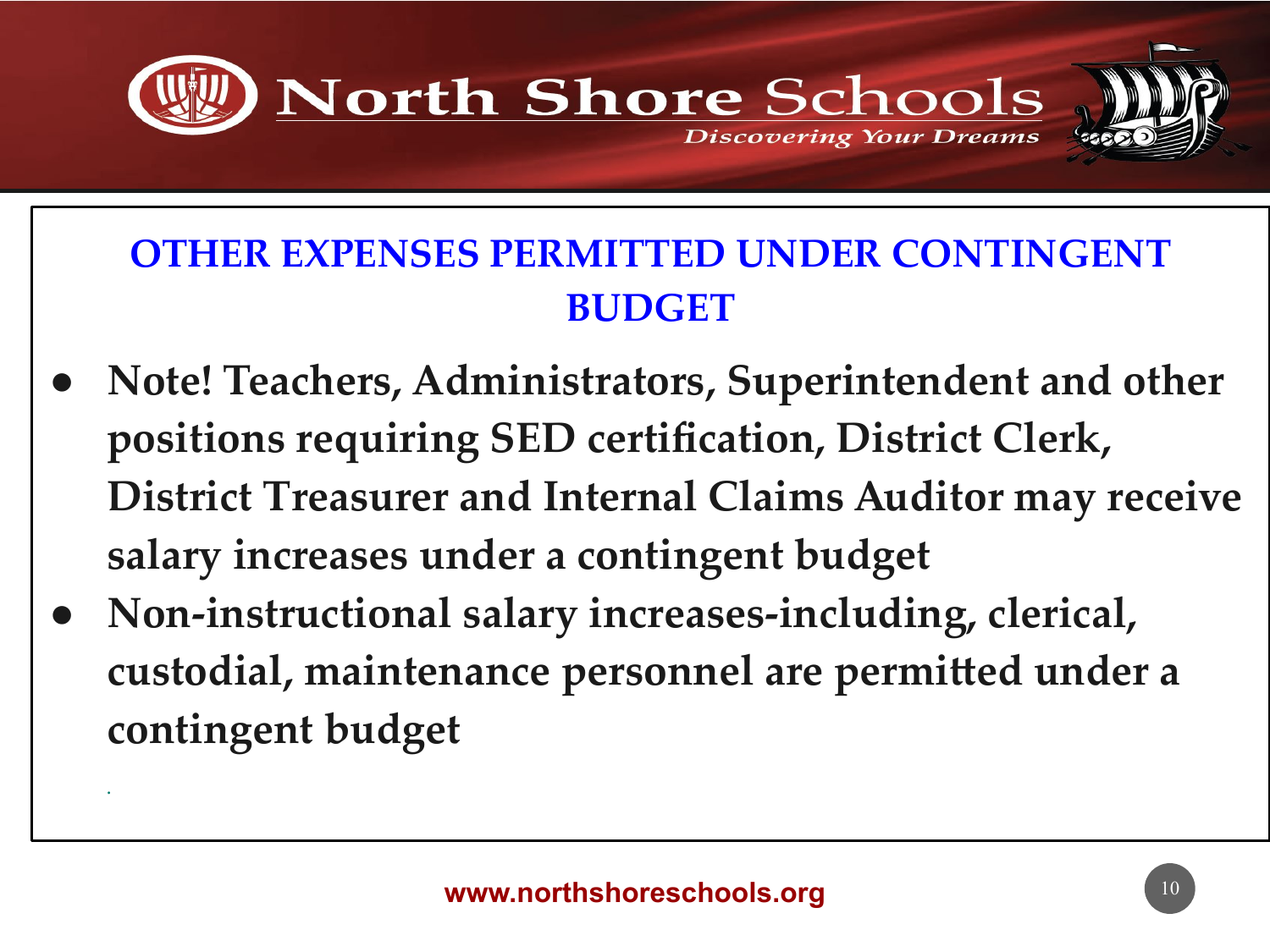

#### **NON-CONTINGENT EXPENSES**

**Salary increases for management, confidential, civil service employees not covered by a collective bargaining agreement is a non-contingent expense**

#### **OTHER NON-CONTINGENT EXPENSES**

- **Capital Construction Projects**
- **School bus purchases and new multi-year bus leases**

**Most equipment**

**Rental of office equipment**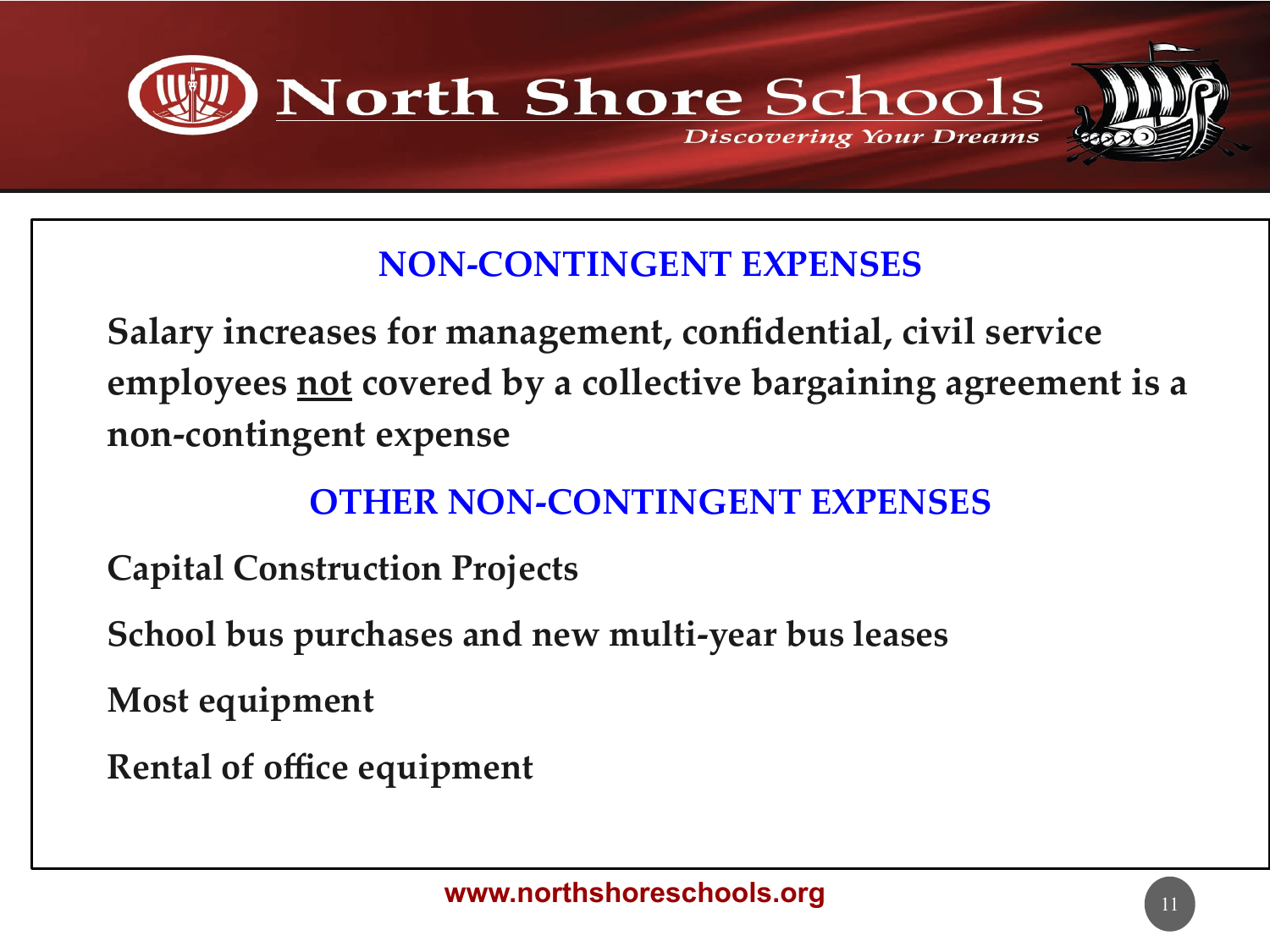

### **NON-CONTINGENT EXPENSES**

**● Use of school buildings and grounds by outside organizations (except where there is no identifiable added cost)**